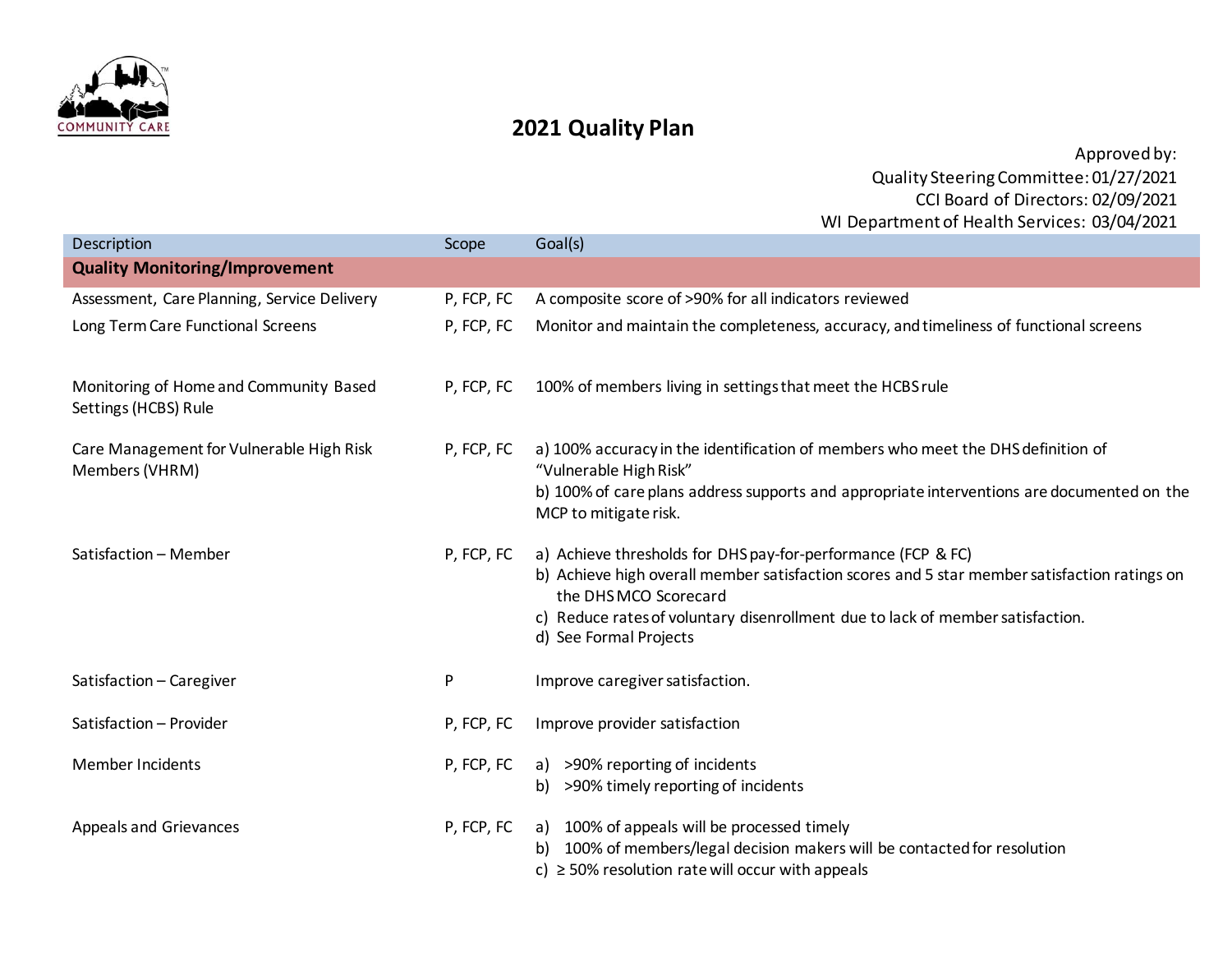| Description                                                           | Scope      | Goal(s)                                                                                                                                                                                                                                                                                                                                                                                                                                                                       |
|-----------------------------------------------------------------------|------------|-------------------------------------------------------------------------------------------------------------------------------------------------------------------------------------------------------------------------------------------------------------------------------------------------------------------------------------------------------------------------------------------------------------------------------------------------------------------------------|
|                                                                       |            | d) 100% of grievances will be processed timely<br>e) $\geq$ 90% resolution rate will occur with grievances                                                                                                                                                                                                                                                                                                                                                                    |
| Service Delivery - Provider Access                                    | P, FCP, FC | 100% compliance with provider access standards                                                                                                                                                                                                                                                                                                                                                                                                                                |
| Service Delivery - Verification that Services were<br>Provided        | P, FCP, FC | Ensure that 100% of services authorized were provided and assessed for effectiveness                                                                                                                                                                                                                                                                                                                                                                                          |
| Service Delivery - Provider Quality                                   | P, FCP, FC | a) Caregiver background checks;<br>b) Education or skills training for individuals who provide specific services<br>c) Reporting of member incidents to Community Care<br>d) Compliance with DQA standards, where applicable<br>e) Appropriateness of staff providing medical services                                                                                                                                                                                        |
| <b>Utilization Management</b>                                         | P, FCP, FC | a) Monitor and detect underutilization, overutilization, and mis-utilization of services.<br>b) Assess the quality and appropriateness of care and services furnished to members.<br>Provide key information to ensure the members' individual outcomes are supported in an<br>C)<br>efficient and cost effective manner.<br>Safeguard to prevent unnecessary or inappropriate use of Medicaid services<br>d)<br>available under this plan, and guard against excess payments |
| Participation in the Quality Management Program                       | P, FCP, FC | Increase participation in the Quality Management Program by members, community<br>representatives of the target populations, staff, and providers                                                                                                                                                                                                                                                                                                                             |
| <b>Restrictive Measures</b>                                           | P, FCP, FC | a) Ensure appropriate use of approved restrictive measures<br>Reduction/elimination of restrictive measures<br>b)                                                                                                                                                                                                                                                                                                                                                             |
| Compretitive Integrated Employment (CIE) Pay for<br>Performance (P4P) | FCP, FC    | Maintain/Increase of the number of members in CIE between the first quarter 2021 cohort<br>and the fourth quarter 2021 cohort.                                                                                                                                                                                                                                                                                                                                                |
| <b>DHS Quality Indicators</b>                                         |            |                                                                                                                                                                                                                                                                                                                                                                                                                                                                               |
| Care Management Staff Turnover                                        | P, FCP, FC | a) Decrease Care Team Turnover<br>b) Maintain/Increase "Care Team Characteristic" Star Rating on the DHS ADRC MCO<br>Scorecard.<br>c) Maintain staff turnover at or below the MCO average                                                                                                                                                                                                                                                                                     |